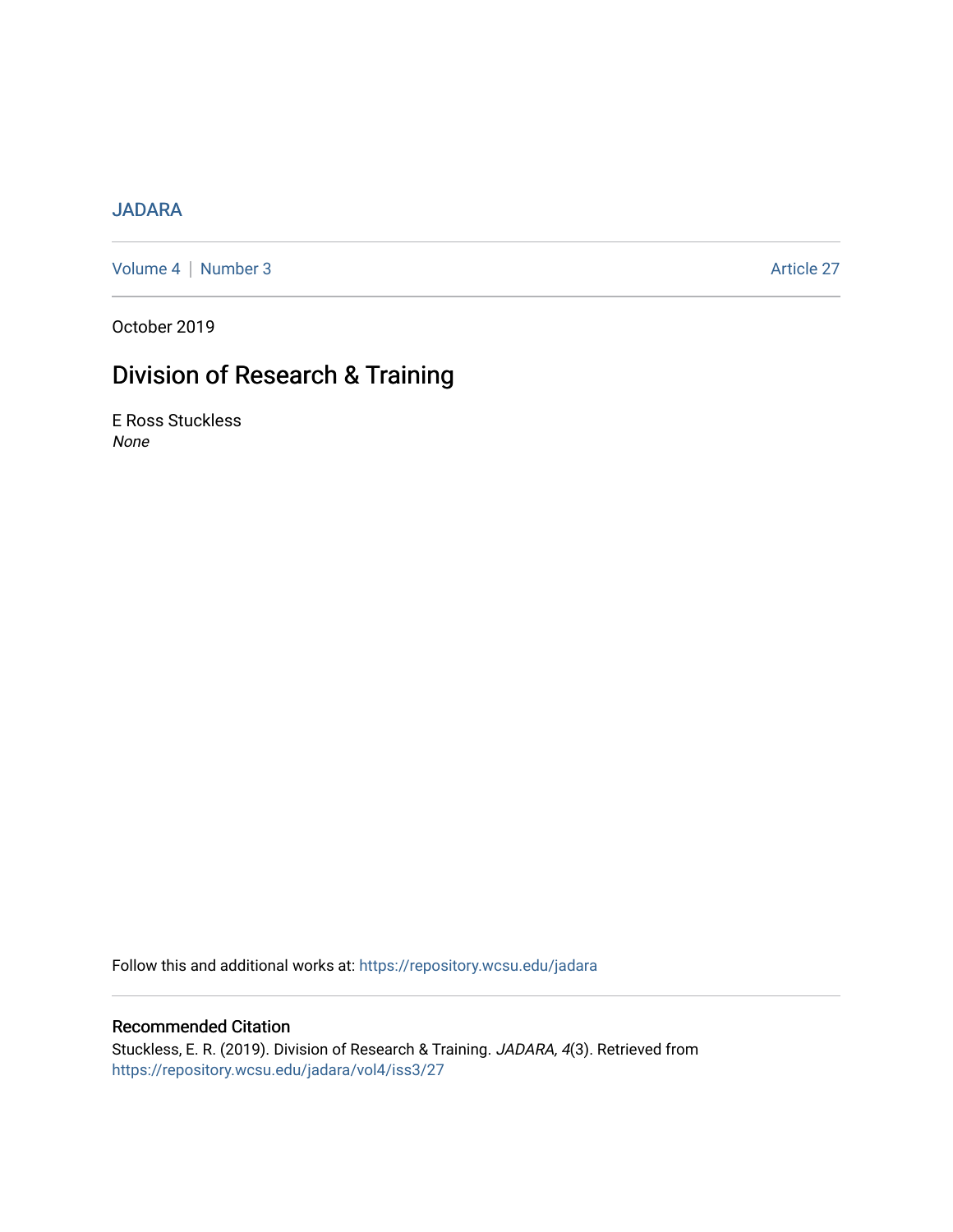# DIVISION OF RESEARCH & TRAINING

E. ROSS STUCKLESS, Ph.D.

NTID has three basic commitments. Uppermost is its direct responsibility to the deaf studentss in its various programs. The main efforts of the Division of Instructional Affairs and the Division of Student Development are directed toward this responsibility.

NTID is also mandated to conduct research and to offer training. These responsibilities ar in the main assigned to the third NTID Division, the Division of Research and Training.

The Division of Research and Training has an integral role in the total NTID program. Its activities have been shaped directly by the needs of NTID students and other deaf people nationally. Perhaps this can best be illustrated by a brief description of ongoing and completed projects within the Division.

In developing our research program, we have attempted to be guided by several principles. First, our research must relate to real needs, or restated, must relate to real problems and issues concerning deaf persons. Second, the research conducted at NTID should flow naturally from the basic NTID objectives and capitalize upon NTID resources. Third, if research is going to be productive, it must be planned, conducted, and reported in such a way that im plementation or payoff is most likely to follow.

The thrust of the NTID research centers on four major concept areas: career development, psychosocial development, the facilitation of learning, and communication. Research staff has been assembled around these four dimensions. At present, over 20 research projects are being conducted, while several others have

Í.

 $\pmb{\underline{\mathfrak{p}}}$ 

1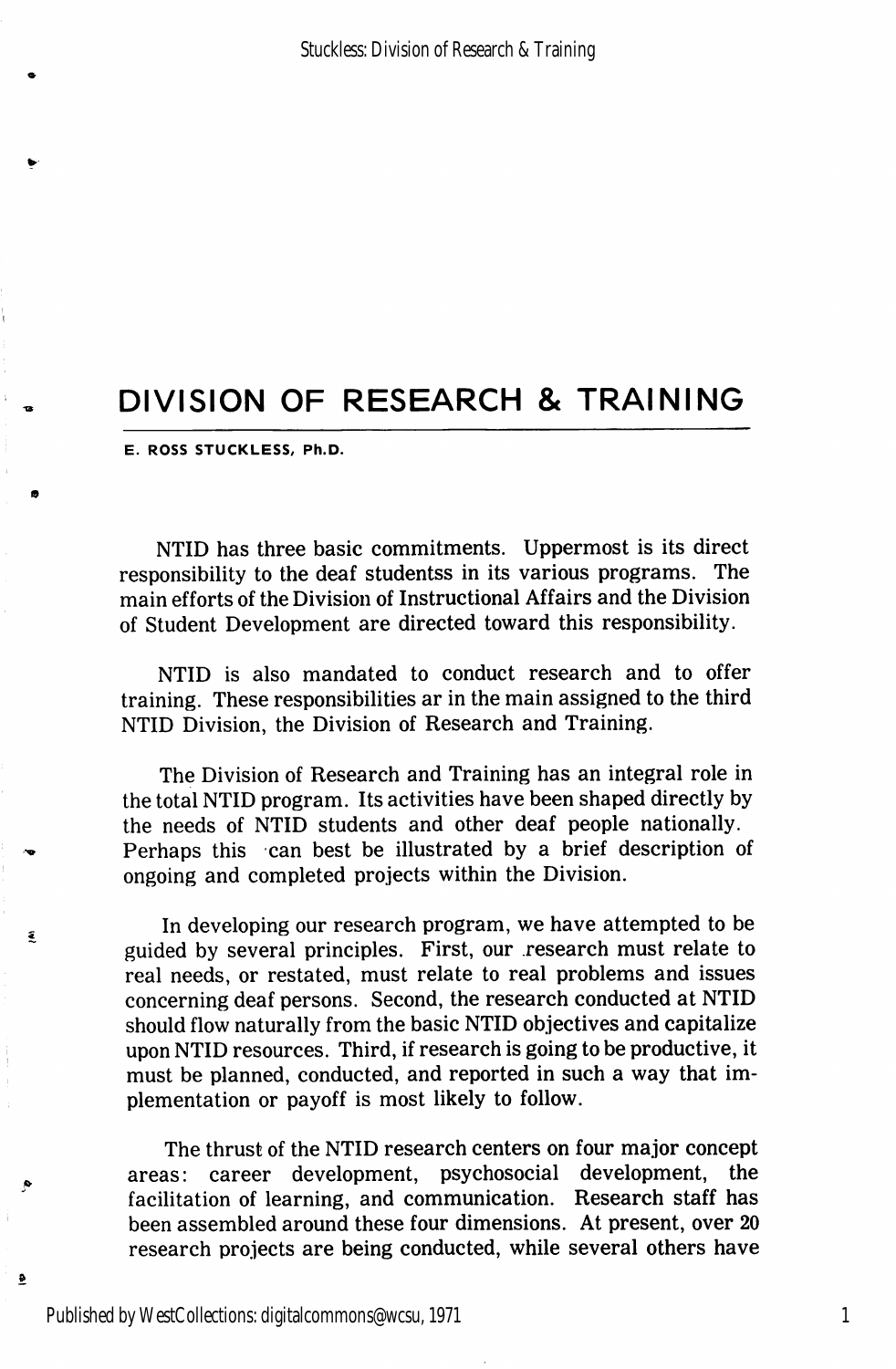### <sup>176</sup> DIVISION OF RESEARCH AND TRAINING

been completed. These projects deal with a range of concerns which include such topics as measurement of occupational interests and information, examination of support services which assist deaf students in regular instructional environments, studies of the ef fectiveness of various means of presenting verbal information to deaf adults, and social attitudes and interaction patterns of deaf and hearing young adults. Each of these problem areas is of immediate concern to NTID, and each hopefully has wider application to deaf persons nationally.

Like its research program NTID's training program is intended both to support the development of NTID students and to contribute to services for deaf people nationally. Activities center on three basic groups: RIT faculty, staff, and students who have contact with deaf students; NTID personnel; professional personnel throughout the nation who provide or who wish to provide services to deaf people.

Illustrative of our training programs for RIT faculty, staff, and students have been such activities as summer Institutes to orient RIT faculty to NTID and more particularly to teaching deaf students, classes in manual communication for various faculty and student groups, and the training of RIT student interpreters.

Numerous training programs have been conducted for NTID personnel. These include intensive training programs for all new NTID faculty members, and the regular presentations of seminars and workshops planned to help instructors, counselors, and others polish their professional skills.

Recently, increasing attention has been given to assisting teachers of the deaf and others upgrade their skills in serving deaf people. Several graduate students attending other universities have taken extended internships with NTID. A recent activity was a one week workshop for teachers of art to deaf students in various schools throughout the country.

This brief description of some of NTID's research and training activities may provide a feeling-for the kinds of programs which are being coordinated through the Division of Research and Training.

2

**LA**